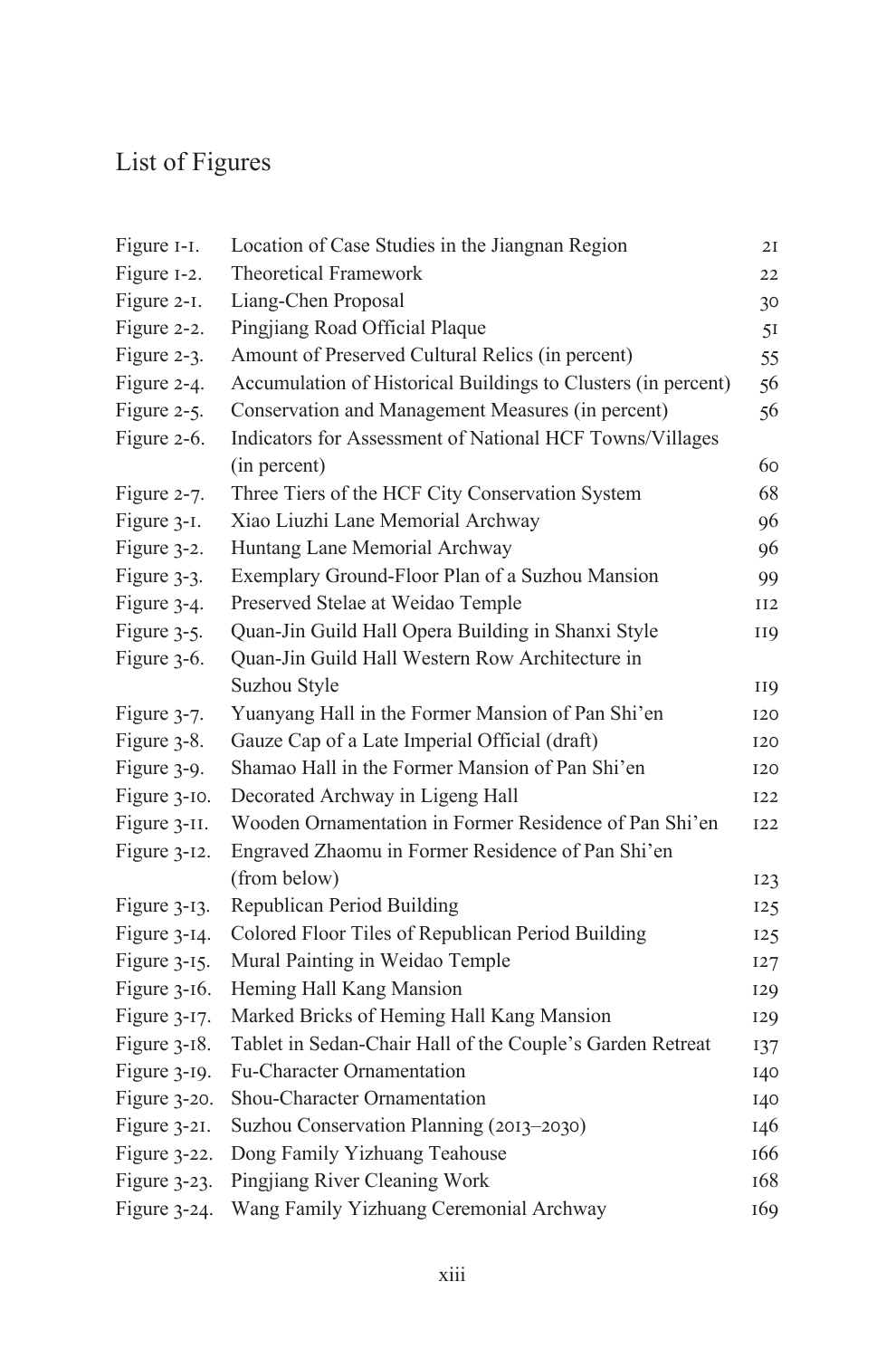| Figure 3-25.    | Ding Mansion in Conservation Map, 2004                  | 17I |
|-----------------|---------------------------------------------------------|-----|
| Figure 3-26.    | Ding Mansion in Map of Suzhou Planning Bureau, 2014     | 171 |
| Figure 3-27.    | Preserved Archway in Momi Café (from the inside)        | 186 |
| Figure 3-28.    | Kunqu Opera Practice                                    | 188 |
| Figure 3-29.    | Entrance to Former Mansion of Hong Jun                  | 192 |
| Figure 3-30.    | Registered 70-year-old Wisteria Tree                    | 197 |
| Figure 3-31.    | Republican Building Adapted for Reuse (from the inside) | 204 |
| Figure 3-32.    | Republican Building in Elderly Home                     | 204 |
| Figure 4-1.     | Building Stock of the Historic Town According to        |     |
|                 | <b>Historical Period</b>                                | 213 |
| Figure 4-2.     | Layout of Tongli Town in Jiaqing Gazetteer              | 215 |
| Figure 4-3.     | Present-day Map of Tongli                               | 216 |
| Figure 4-4.     | Chuanxin Lane                                           | 218 |
| Figure 4-5.     | Fan Family Double Lane                                  | 218 |
| Figure 4-6.     | Gingko Tree with Bell                                   | 22I |
| Figure 4-7.     | Illustration of Ventilation in Traditional Dwellings    | 226 |
| Figure 4-8.     | Windows with Transparent Oyster Shells                  | 227 |
| Figure 4-9.     | Fire-Retarding Bulkheads, Jiayin Hall                   | 227 |
| Figure 4-10.    | Wooden Carvings on Door Panels                          | 229 |
| Figure 4-II.    | Siben Bridge                                            | 231 |
| Figure 4-12.    | Lize Girls' School Memorial Site                        | 235 |
| Figure $4-13$ . | Yanyi Building                                          | 235 |
| Figure 4-14.    | Zoumalou in Tuisi Garden                                | 237 |
| Figure 4-15.    | "Nao Hong Yi Ge" and Skybridge                          | 237 |
| Figure 4-16.    | Gauze Cap Wings in Jiayin Hall                          | 239 |
| Figure 4-17.    | Jingsi Hall                                             | 239 |
| Figure 4-18.    | Layout of Chen Qubing's Former Residence                | 244 |
| Figure 4-19.    | "Mashang Baoxi"-Image                                   | 249 |
| Figure 4-20.    | "Wu Fu Peng Shou" - Stone Carving                       | 252 |
| Figure 4-21.    | Engraved Archway of Jiayin Hall                         | 254 |
| Figure 4-22.    | Wooden Carving of Chongben Hall                         | 254 |
| Figure 4-23.    | Planned Conservation Area around Tongli Town            | 264 |
| Figure 4-24.    | Tongli Core Protection Area and Buffer Zone             | 266 |
| Figure 4-25.    | Scratched Wooden Carving on Partition Wall              | 279 |
| Figure 4-26.    | Film and Television Base Memorial                       | 289 |
| Figure 4-27.    | Movie and TV Series Memorial Stones                     | 289 |
| Figure 4-28.    | Restored Nanyuan Teahouse                               | 290 |
| Figure 4-29.    | Performance on Central Opera Stage                      | 293 |
| Figure 4-30.    | Relic with Inscription by Sun Yat-sen                   | 296 |